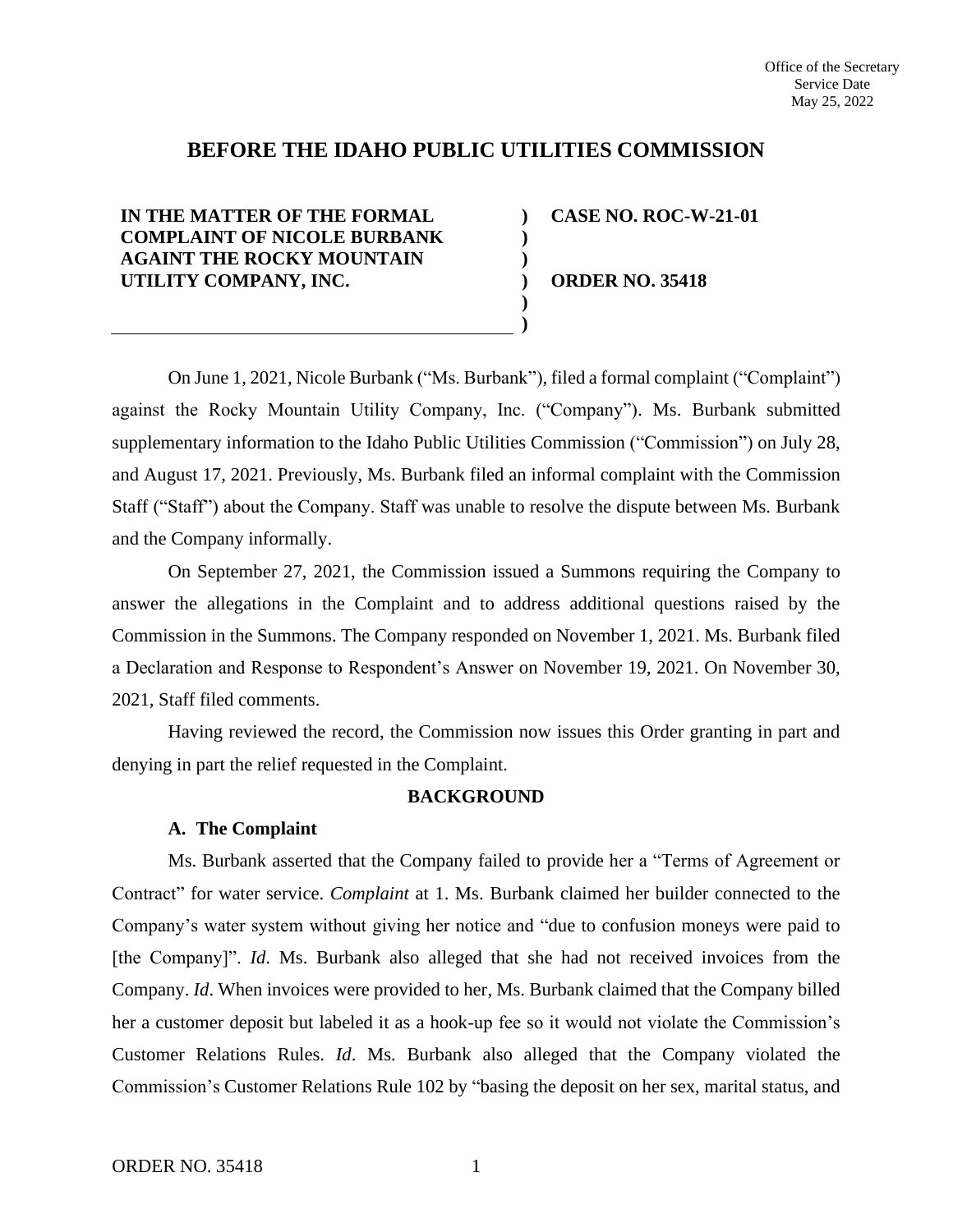children." *Id*. Ms. Burbank then claimed that the Company increased her water bill each month by adding "multiple line items to the Utility bill" without seeking approval of the Commission. *Id*. at 1-2. Ms. Burbank asserted that the Company used the nonpayment of these unapproved line items to threaten to shut off her water service. *Id*. at 2. Ms. Burbank asserted these billing practices violated the Commission's Customer Relations Rules 201.01(a-i), 202.01, 203.01-.03 and 206.01 through 207. *Id*.

Ms. Burbank next alleged that the Company overcharged her for a customer deposit for \$850.00 and billed her \$97.50 for utility service in the same month. *Id*. Ms. Burbank also argued that the Company wrongfully charged her \$58.00 for sewer services every month. *Id*. Ms. Burbank also claimed that the Company violated Rule 109.02 because the Company "drafted NEW documents". *Id*. Last, Ms. Burbank alleged that she does not have a meter on her property for "water usage but more important for water pressure" and that "[n]o one has investigated the water pressure to this day.". *Id.* Ms. Burbank also alleged the Company failed to disclose the terms and conditions for water usage to her. *Id*. at 3.

Ms. Burbank requested that all alleged over-payments for monthly services and the customer deposit be refunded to her or applied against future water service charges. Ms. Burbank also requested that the Company follow proper procedures for billing and send her a utilities bill only to:

Nicole Burbank 3890 East Ash Lane Rigby, Idaho 83442 Email: nursenikki0818@gmail.com

On July 28, 2021, Ms. Burbank filed correspondence alleging that Staff's Decision Memorandum about her Complaint was inaccurate. *See July 28, 2021, Correspondence*. Ms. Burbank asserted that since filing her Complaint, she had received multiple letters from the Company threatening to shut off her water service. *Id*. Ms. Burbank attached these disconnection notices to her correspondence. *Id*. Ms. Burbank stated that the Commission had notified the Company not to disconnect her service.

Ms. Burbank asserted that the Company "has extorted over 100 residents in our neighborhood for years." *Id*. Ms. Burbank asserted that she provided documents from other residents in the subdivision to counsel for Staff that included line item increases on water bills to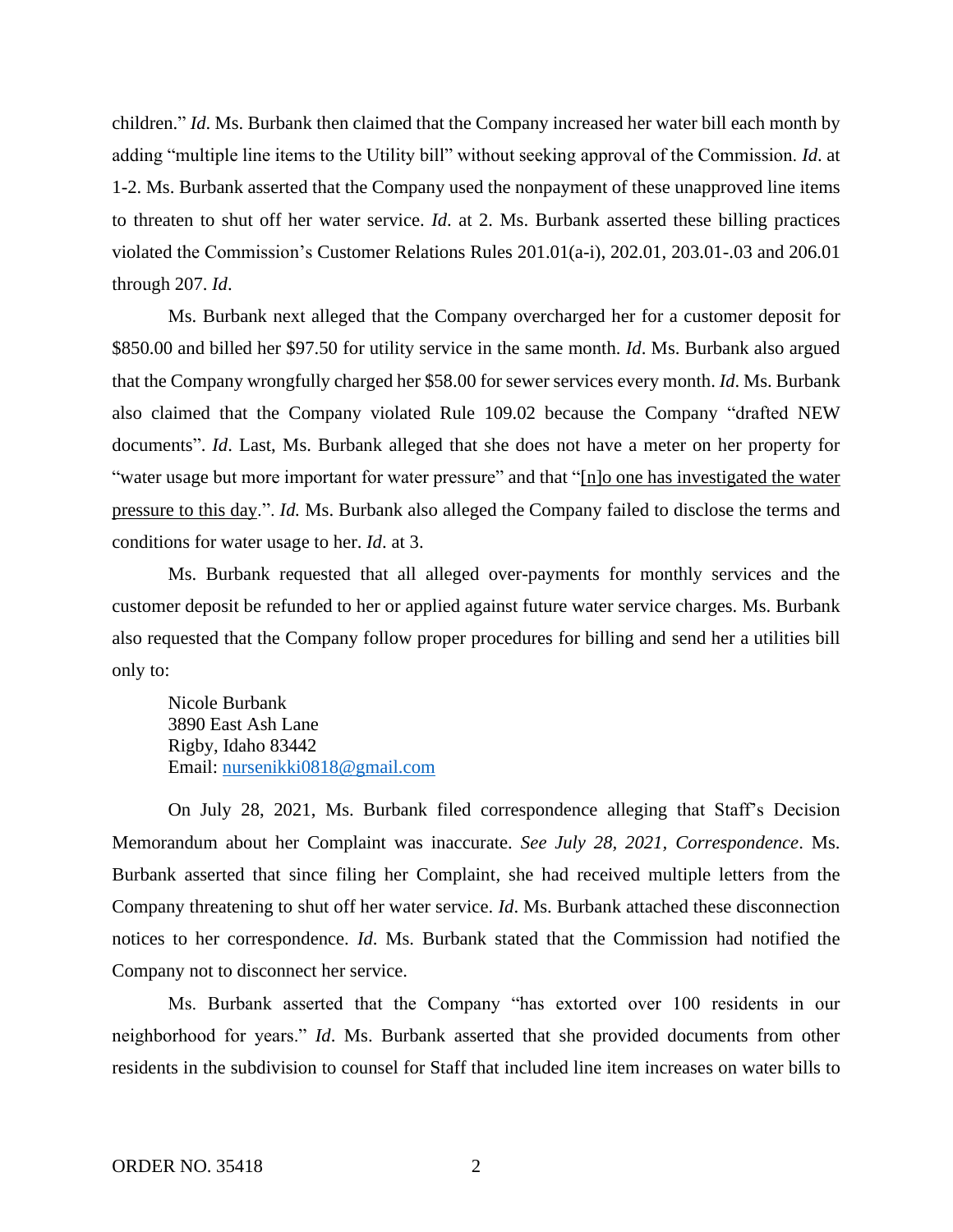allegedly pay for a "new water Well" that she contends was not built. *Id.* Ms. Burbank further complained that "low water pressure has never been investigated." *Id*.

On August 17, 2021, Ms. Burbank filed additional correspondence advising the Commission that on August 16, 2021, her "water was temporary [sic] shut off." *See August 17, 2021, Correspondence*. Ms. Burbank also alleged that on this same day, the owner of the Company came to her house unannounced and threatened to dig up the water and septic lines if she didn't pay her bill. *Id.* Additionally, Ms. Burbank attached disconnection notices she received from the Company and her bill that contained amounts charged for water and septic usage. *Id*.

#### **B. The Company's Response**

The Company asserted that its hook-up fee information was located on its website. *Company's Response* at 1. The Company stated that on February 10, 2020, it was contacted by First American Title Company, who "said that it was okay to pay [hook-up] fees through escrow." *Id.* The Company attached copies of the information it received from the title company including the letter about fees, a Warranty Deed, and a check for the hook-up fee and first month's utilities. Exhibit 1, attached to the Company's submitted documentation, shows that \$850.00 was charged for a hook-up fee and an additional \$97.50 was charged for monthly dues (\$82.50 for water and \$15.00 for septic).

Additionally, the Company attached a copy of Check No. 29924 that it received from First American Title for \$947.50 for File No. 818616-RI, Re: 3890 East Ash Lane. *Id.;* Exhibit 1B. The Company also attached an itemized statement to its Response for the monthly water service provided to Ms. Burbank's residence at 3890 East Ash Lane beginning in April of 2020. *Id*; Exhibit 2. The Company's itemization showed that Ms. Burbank made four payments of \$39.50 totaling \$158.00 to the Company for water service but that she has not made any further payments since August of 2020; however, Ms. Burbank has continued to receive water service from the Company. *Id*. The Company asserted that Ms. Burbank had a past due balance of \$592.50 as of the October 2021 billing period. *Id*. The Company also asserted that it had separated invoices for water and sewer service as of September 2, 2021. *Id*.

### **C. Ms. Burbank's Declaration and [Reply] to the Company's Response**

Ms. Burbank again asserted that "the Company's owner and operator showed up at her house on August 16, 2021, and threatened to dig up her property if she did not pay money owed to him." *Declaration* at 1. Ms. Burbank also asserted that the Company shut off her water without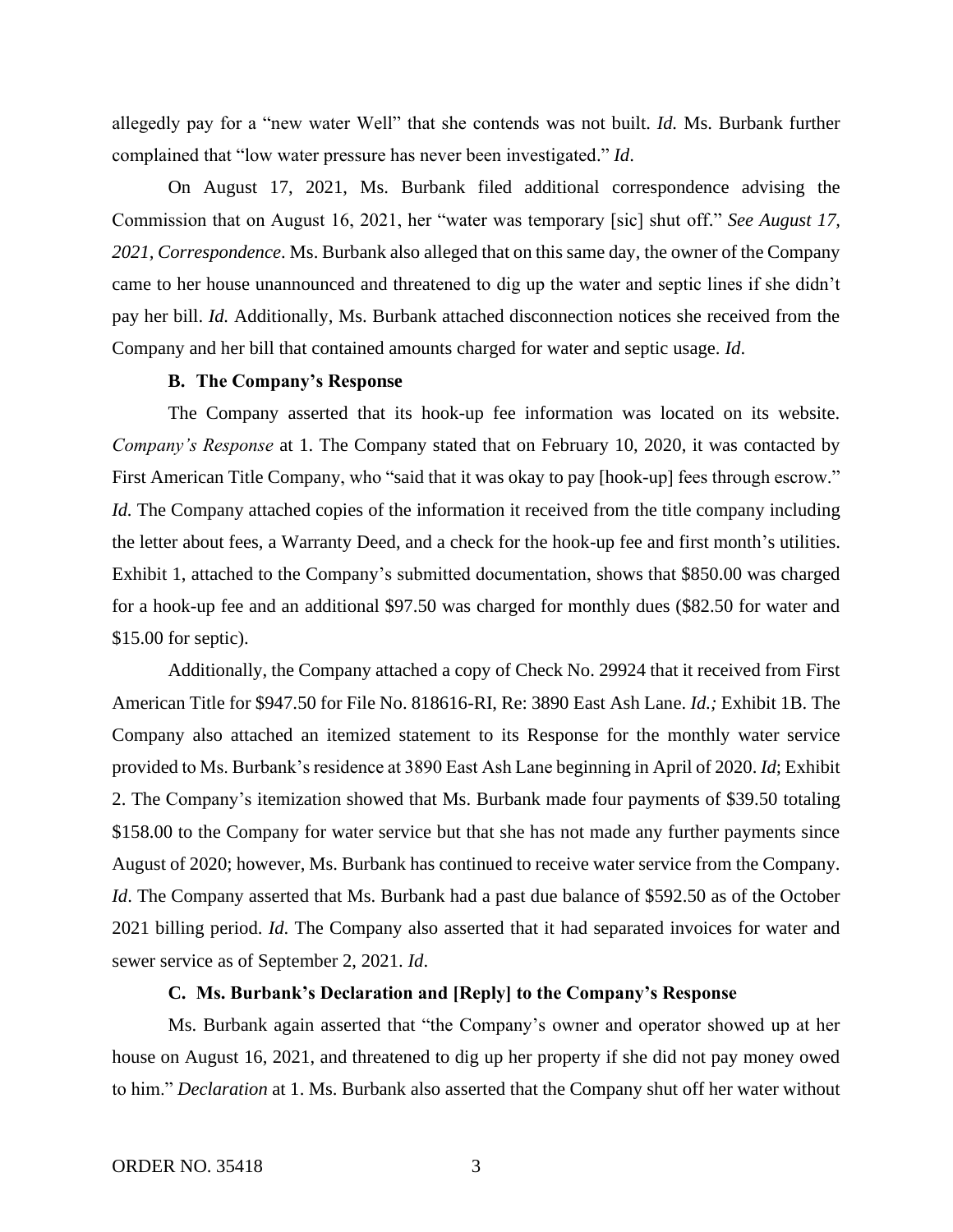notice or cause on August 16, September 1, 10, 24, and October 14, 2021. *Id.* at 2-3. Ms. Burbank next alleged that the Company shut off her water in retaliation for the Complaint. *Id.* Ms. Burbank also stated she deposited a large sum of money into escrow with First American Title Company for closing costs and miscellaneous expenses, but never agreed to the pay the Company for a hookup fee despite the money being withdrawn from escrow. *Id.* at 4. Ms. Burbank also asserted that when she purchased her home she received no documentation from the escrow company, nor did she receive information from the Company. *Id*.

Ms. Burbank asked the Commission to stop the Company from extorting her. *Id*. Ms. Burbank also requested that the Commission "correct the fraud that has been committed against [her]" and prevent the Company from retaliating against her. *Id*. Ms. Burbank also requested that the Commission require regular testing of the water pressure by a third-party with no affiliation to the Company. *Id*.

#### **STAFF COMMENTS**

On November 30, 2021, Staff filed comments in the case. Staff commented on: (1) the hook-up fee; (2) Monthly Charges for Water Service; (3) Disconnection Notices; (4) Termination of Service; and (5) Water Pressure.

#### **1. The Hook-Up Fee**

Staff noted that the filed rate doctrine prevents a utility from charging more or less than its Commission approved rates. *Staff Comments* at 6. Staff stated the Company's Commissionapproved hook-up fee is \$150.00. *See* Order No. 30703. Ms. Burbank contended that she paid an \$850.00 fee through Escrow when she closed on her residence but provided no documentation or other evidence corroborating this contention. *See Staff Comments* at 6-7. Staff sent Ms. Burbank a production request seeking documentation that could help Ms. Burbank demonstrate that she had paid the hook-up fee, but she failed to respond. *Id*. Staff did receive a copy of the "ALTA Settlement Statement-Seller" from Higley Developments, LLC who sold 3890 East Ash Lane to Ms. Burbank. *See Supplemental Affidavit of Jolene Bossard*. <sup>1</sup> The Seller's Statement showed that Higley Developments, LLC paid the \$850.00 "Hook-Up Fee to Rocky Mountain Utility." *Id*. at Exhibit B. Staff noted the \$850.00 fee was paid when Ms. Burbank closed the purchase for her residence at 3890 East Ash Lane to connect her to the Company's water and sewer systems. *Id.* Staff reasoned if Ms. Burbank did not pay the hook-up fee, she would not have any standing to

<sup>&</sup>lt;sup>1</sup> Staff also received the same Seller's Statement from the Company.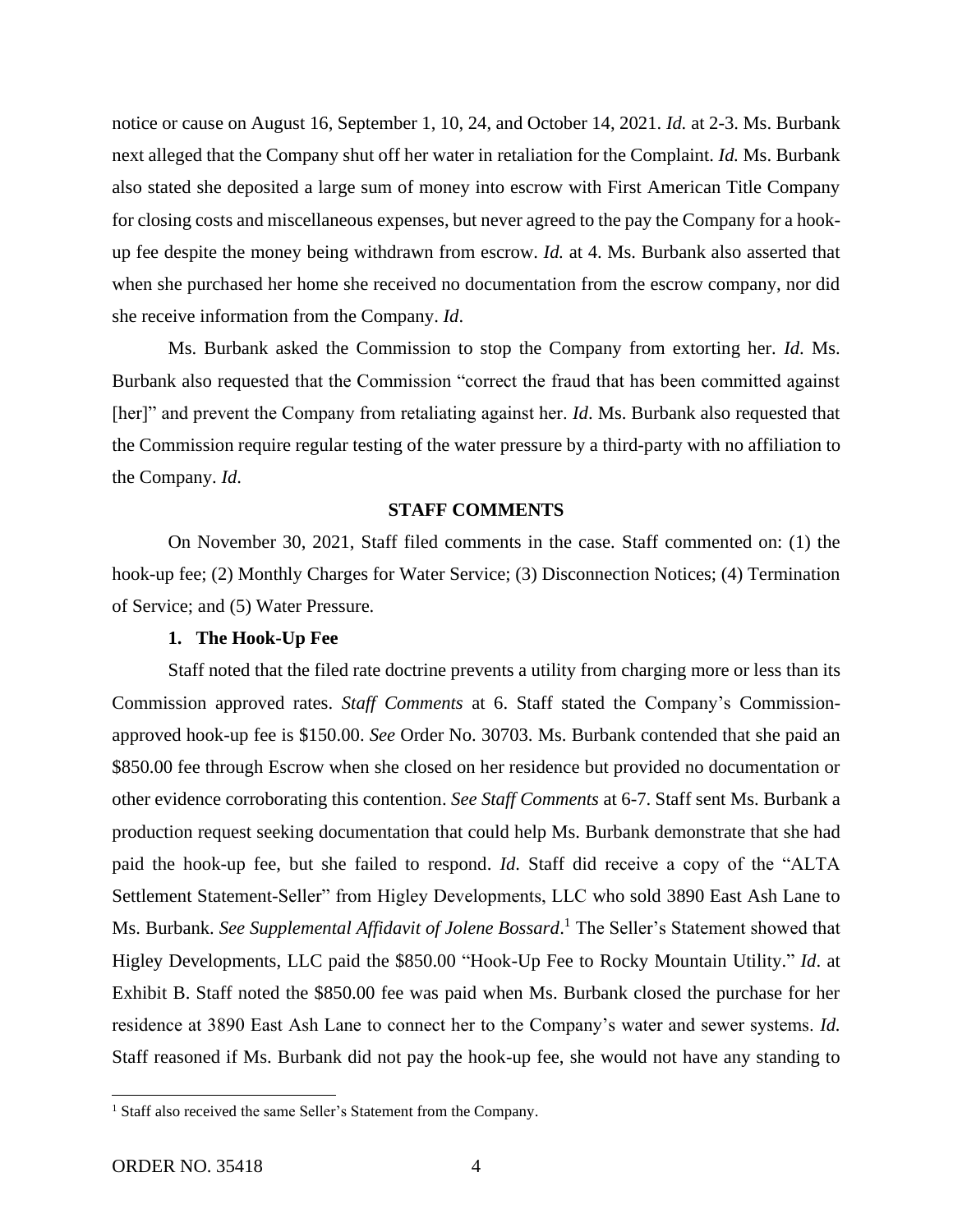make a claim for a refund. *Company Response* at 1 and Exhibit 1B attached thereto. Staff recognized the Company's assertion that it charged \$150.00 to connect to its water system (implying that the additional \$700 is to hook up to sewer) and cited its webpage for this information.<sup>2</sup> Staff pointed out that the \$850.00 was not separated for the water and sewer system connections on this Company's summary which could cause confusion for customers. *Staff Comments* at 6. Staff recommended that the Commission direct the Company to modify its invoices and webpage information to clearly inform new customers that the hook-up fee to connect to the Company's water system for water service is \$150.00.

#### **2. Monthly Charges for Water Service**

On May 10, 2021, Staff spoke with a Company representative who advised that a "new service" for Ms. Burbank's residence started on March 20, 2020, and payments were made by Ms. Burbank for water service until August 4, 2020. *Affidavit of Jolene Bossard*, at Confidential Exhibit A. The Company asserted that it sent Ms. Burbank an invoice every month and that disconnection notices were also mailed to Ms. Burbank at the address Ms. Burbank had identified as her mailing address. *Id*. The Company confirmed that its technician had recently spoken with Ms. Burbank and discussed disconnecting her service. *Id*.

On May 10, 2021, Staff requested that the Company provide it with: (1) a copy of Ms. Burbank's most recent bill; (2) a copy of the Final Notice of Disconnection; and (3) payment and billing history for Ms. Burbank. *Id*. Staff inquired whether invoices were sent to a standard mail address and if it was the same as the service address for the customer. *Id*. Staff also asked what payment arrangement the Company would propose for Ms. Burbank to bring her account current. *Id*. The Company provided Staff with copies of Ms. Burbank's most recent bill, final notice, and payment/billing history. *Id*. at Exhibit B. Company billing history for Ms. Burbank showed charges of \$39.50 for water service and \$58.00 for septic service or \$97.50 each month. *Id*. The Company billed Ms. Burbank for these services on the same invoice and said that all invoices were sent to Ms. Burbank's home address. *Id*. The Company also represented that it was open to payment arrangements for the past due balance for water service. *Id*.

Staff noted that Ms. Burbank had received water service from the Company since April of 2020, something she had not denied. *Staff Comments* at 8. Staff also pointed out that Ms. Burbank paid for water service for April, May, June, and July of 2020 but not made payments since then.

<sup>2</sup> *See* rockymountainutility.com/water-ratesfees/.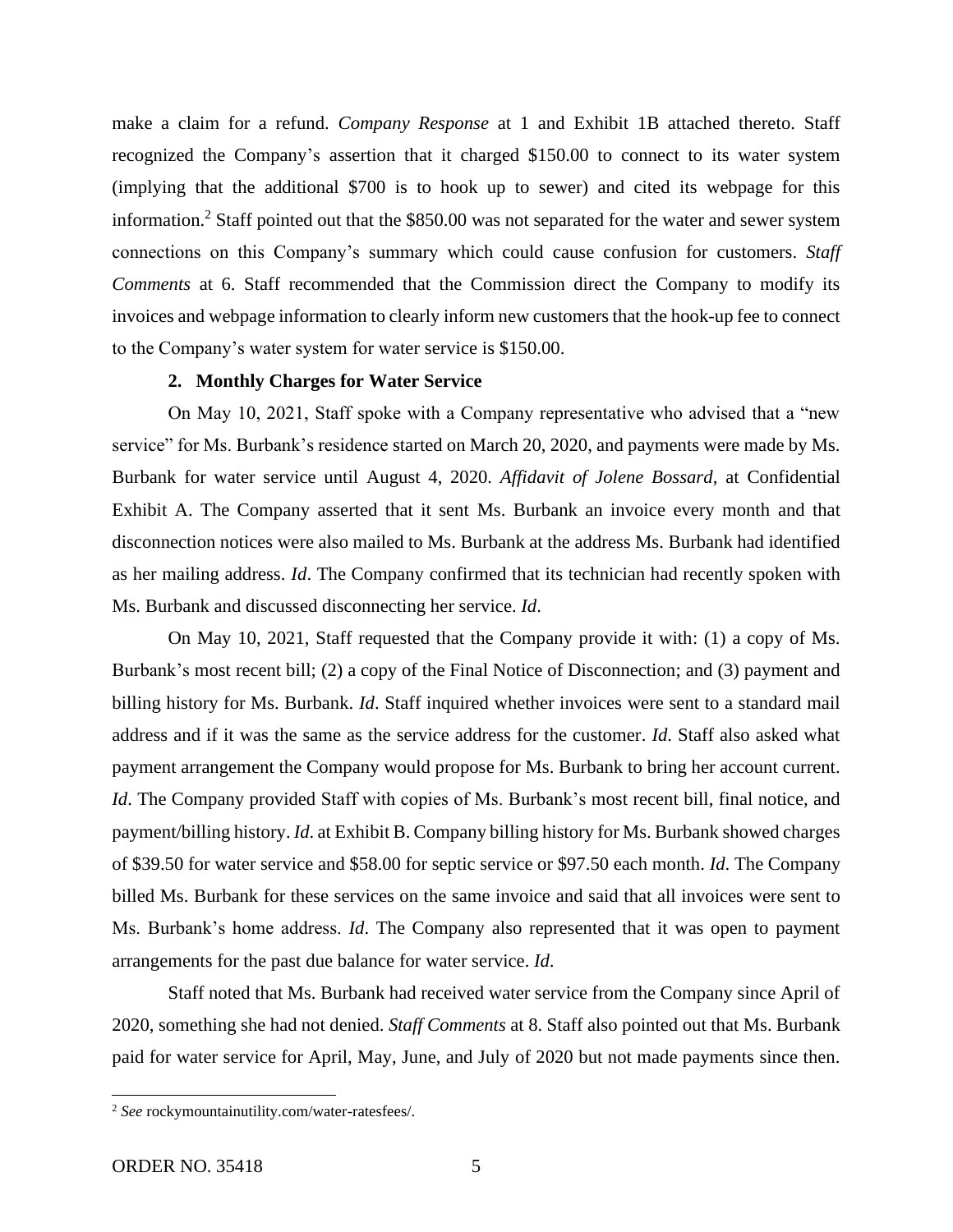*Id*.; *see also Company Response* at Exhibit 2. According to the Company's Response, Ms. Burbank has a past due balance of \$592.50 for water service through October 2021. *Response* at Exhibit 2.

Staff recommended that the Company send separate invoices for water and sewer service to resolve any confusion over what services the Company is billing for. *Staff Comments* at 8. Despite this, Staff asserted that the Company documentation demonstrated that Ms. Burbank was billed the Commission approved amount of \$39.50 per month for water service. *Id.* Staff encouraged Ms. Burbank to make payment arrangements with the Company for the past due balance for the water service she has received. *Id.*

#### **3. Disconnection Notices**

The Company sent disconnection notices to Ms. Burbank for failure to pay past due balances for water and sewer service. *See* Exhibit A attached to *Complaint*; *see also* attachments to July 28, 2021, Correspondence. Staff explained that the Company may terminate a customer's service consistent with the Commission's Customers Relations Rules ("UCRR") for failure to pay for water service. *See* IDAPA 31.21.01.302.01.ii, -304, and -305. However, Staff believed that the Company could not include past due charges for sewer service in its termination notices for water service. *See* Rule 310, IDAPA 31.21.01.310.01.c. Accordingly, Staff recommended that the Commission direct the Company to update its disconnection notices to include only past due charges for water service. *Staff Comments* at 9.

#### **4. Termination of Service**

After the filing of the informal complaint, Staff notified the Company it could not terminate Ms. Burbank's service while it, and then later the Complaint, was pending. *Id.* Ms. Burbank alleged her water service was temporarily shut off five times in August through October of 2021. *Id.* The Company submitted responses to Staff regarding the water service outages Ms. Burbank asserted she experienced. *See Second Supplemental Affidavit of Jolene Bossard* at Exhibit A. The Company explained that on August 16, 2021, the wrong valve was closed, which interrupted Ms. Burbank's water service. *Id*. The Company also asserted that on August 20, 2021, it notified customers that an outage would occur to tie the two wells together. *Id*. The Company further disclosed there was an outage on September 10, 2021, that affected certain customers on a specific water line which Ms. Burbank is not served by. *Id*. Last, the Company represented that it notified customers on October 14, 2021, about a water outage necessary to bring the new generator online *Id.* The Company claimed there were no outages on September 1 or 24, 2021. *Id*.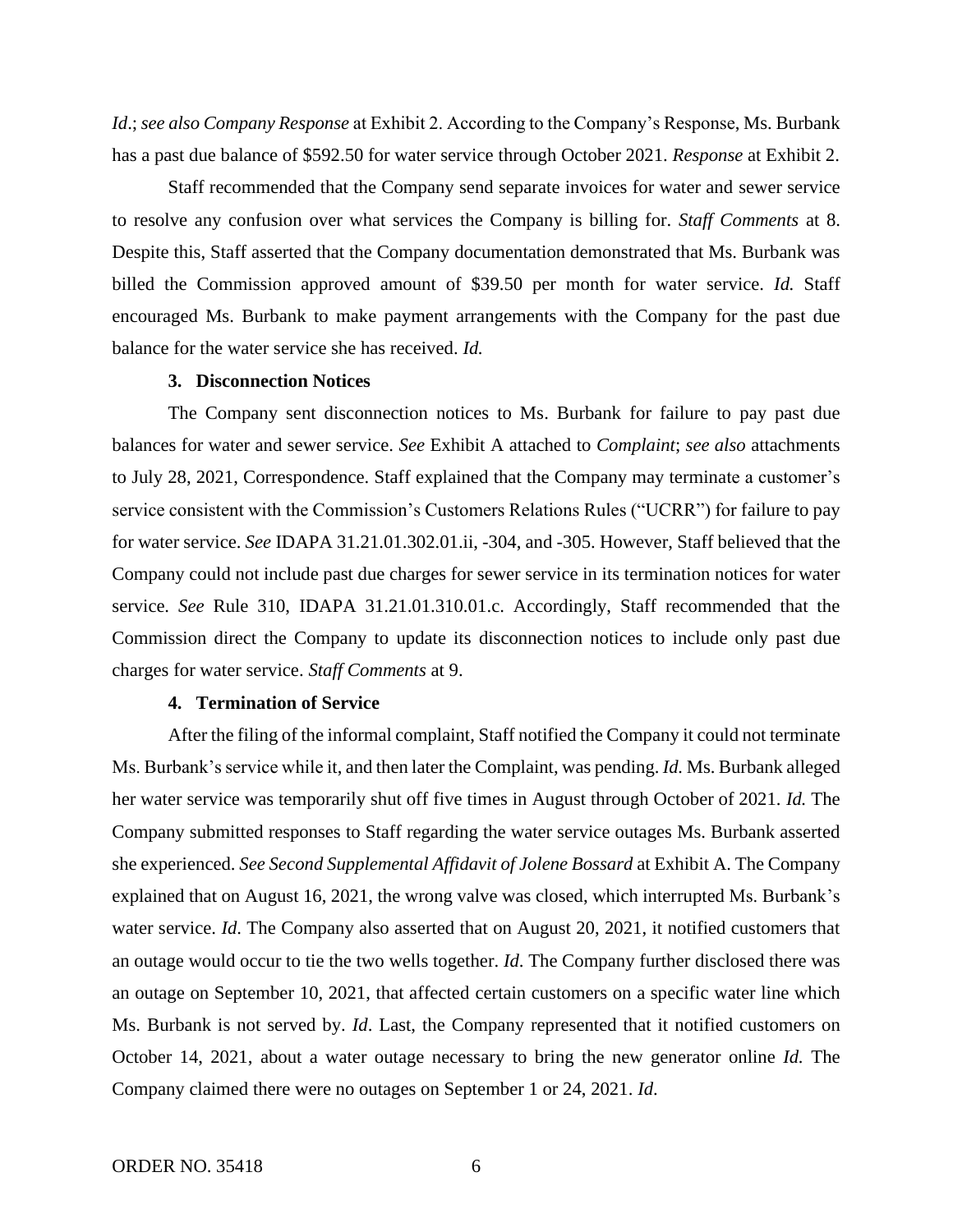#### **5. Water Pressure**

Ms. Burbank asserted that the Company had not investigated the water pressure on the Company's system. *Complaint* at 2; *see also* July 28, 2021, Correspondence at 2.

Staff described a public utility's statutory requirements to deliver adequate and reliable service to its customers. *Staff Comments* at 10. Staff also discussed the Commission's statutory investigatory powers to respond to customer complaints. *Id.* Staff noted that generally, a regulated water corporation must maintain a minimum pressure of 20 psi throughout its distribution system, at ground level, as measured at the service connection or along the property line adjacent to the consumer's premises. *See* Idaho Rules for Public Drinking Water Systems, IDAPA 58.01.08.552.01.b. ii. When water pressure falls below 20 psi, the Company must notify the Idaho Department of Environmental Quality, provide public notice to the affected customers within 24 hours, and disinfect or flush the system. *Id*; *see also Staff Comments* at 10.

The Company represented that the Company's system operates consistently at 70 psi and the water pressure is tested daily. *See Supplemental Affidavit of Jolene Bossard*.

Based on the record in this case, Staff could not determine whether there were water pressure issues on the Company's system. *Staff Comments* at 10. Staff recommended that the Company provide the Commission with a daily water pressure report from appropriate locations on the Company's system for 14 days following a final order in this case. *Id.*

#### **COMMISSION FINDINGS AND DECISION**

The Company is a water corporation and a public utility. *Idaho Code* §§ 61-125 and -129. Accordingly, the Commission has jurisdiction over the Company and this matter under *Idaho Code* §§ 61-501, - 502, -503, -507, -520, -523, and -622.

#### **1. Provision of Utility Service**

Ms. Burbank asserted that there is no agreement for water service between her and the Company. The Company alleged that First American Title Company contacted it on February 10, 2020, and stated "that it was okay to pay [hook-up] fees through escrow." *Id.* The Company attached copies of the information it received from the title company and a check for the hook-up fee and first month's utilities. Further, the Company asserted that it provided Ms. Burbank with a new customer packet. *See* Bossard Affidavit at Exhibit C. Ms. Burbank disputes receiving this new customer packet.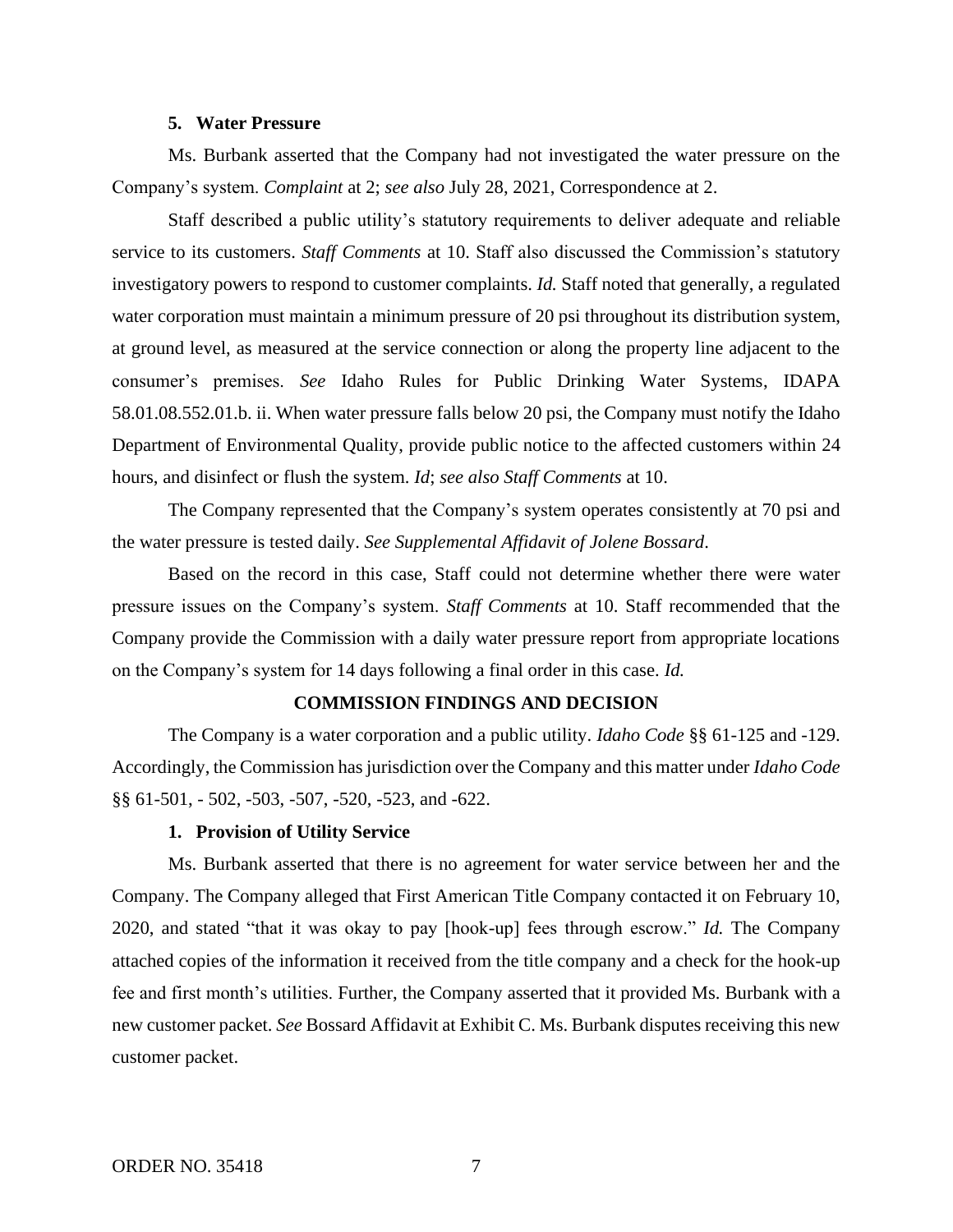However, Ms. Burbank is not asking for the Commission to determine that a contract does or does not exist between Ms. Burbank and the Company, rather Ms. Burbank's "Pray for Relief" provides:

In accordance with IPUC 31.21.01 Sub. Section 200.04 Refund; Ms. Burbank request that all over payments for monthly services and the over charge for the deposit be refunded or put towards future water usage. Ms. Burbank request RMUCI to follow the proper procedures for billing laid out in the IPUC. Ms. Burbank request a Utilities bill only and for that bill to be sent to her home at the address listed above. Ms. Burbank request that the IPUC issue any and all thing [sic] that are deemed and [sic] proper and apprioate [sic].

*Complaint* at 3. Based upon the record, Ms. Burbank requested that she continue receiving utility service from the Company, and for the Commission to exercise its authority over the Company to ensure compliance with the appropriate rules and regulations.

To the extent that any finding is necessary on this issue, the Commission finds that, as noted above, the Company is a water corporation and a public utility. Idaho Code §§ 61-125 and - 129. Accordingly, the Commission has jurisdiction over the Company and this matter under Idaho Code §§ 61-501, - 502, -503, -507, -520, -523, and -622. Further, Rule 5.02 defines "customer" as "any person who has applied for, has been accepted by the utility and is . . . [r]eceiving service from a utility; or [h]as assumed responsibility for payment of service provided to another or others." IDAPA 31.21.01.005.02(a), (c). "If the person receiving service is not the same person as the person assuming responsibility for payment of service, the latter is the customer for purposes of obtaining or terminating service, receiving refunds, or making changes to the account." *Id*. The record shows that the Company has provided, and Ms. Burbank has paid for, utility services. Thus, the Commission finds that Ms. Burbank is a customer and hasstanding to bring a formal complaint, and the Company is subject to the regulatory authority of the Commission.

### **2. Hook-up Fee and Monthly Charges**

Together, *Idaho Code* §§ 61-313 and 61-315 codify the concepts that make up the filed rate doctrine in Idaho. This doctrine requires utilities to file their rates with the Commission and creates the obligation to charge only those rates. $3$ 

<sup>3</sup> The filed rate doctrine is explained in *Louisville & Nashville R. Co. v. Maxwell*, 237 U.S. 94, 35 S.Ct. 494, 59 L.Ed. 853 (1915).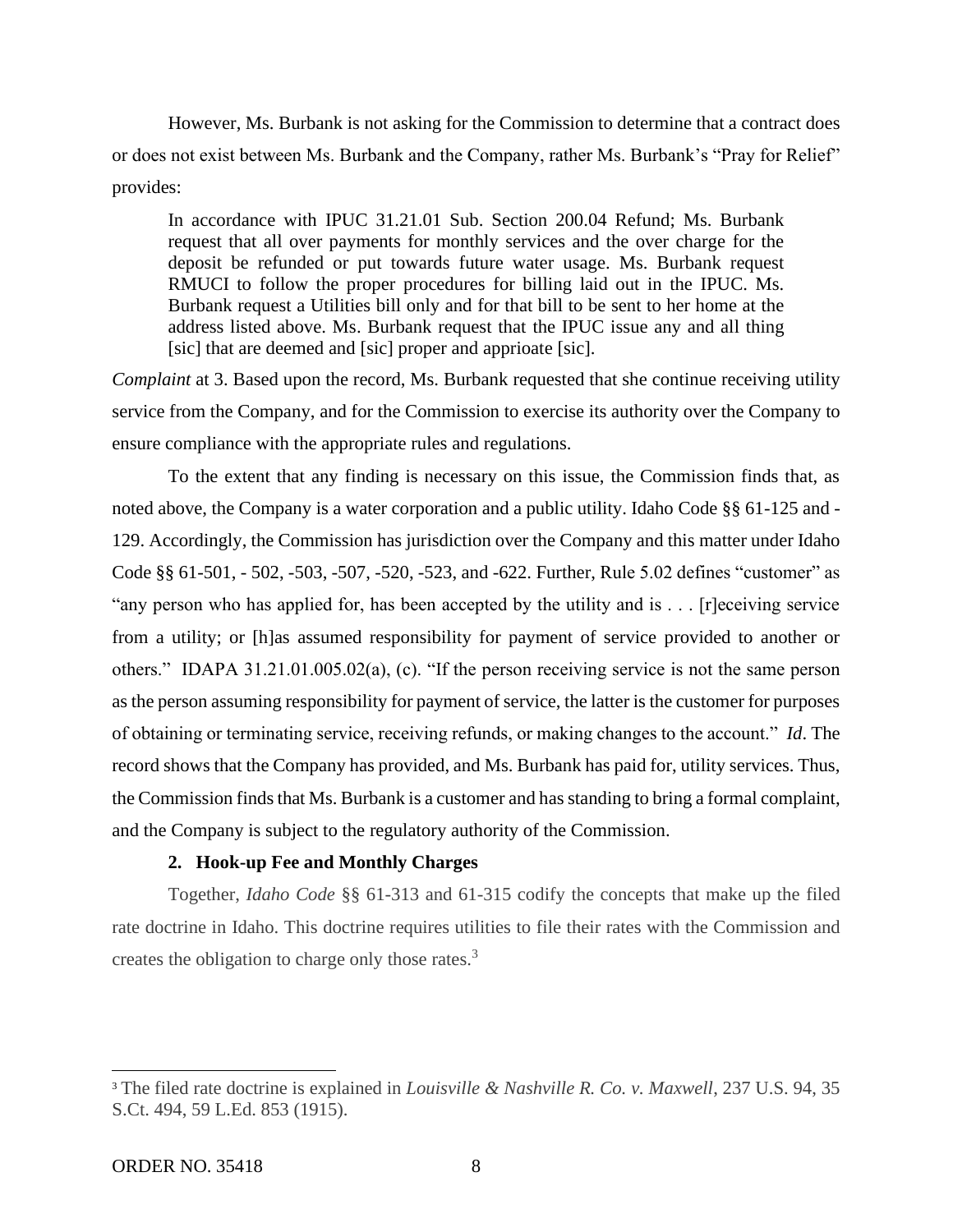The evidence produced in this case demonstrates that Ms. Burbank did not pay the \$150.00 hook-up fee. As such the Commission finds that she is not entitled to any refund of the hook-up fee.

The record also shows that the Company invoiced Ms. Burbank the Commission approved amount for water service each month, \$39.50. Ms. Burbank claimed she did not receive invoices for water service from the Company; however, the Company claimed to have sent invoices to the same address that Ms. Burbank identified as her mailing address in this case. Further, the record shows that Ms. Burbank, in fact, paid for four months of water service from the Company. The Commission finds this is compelling evidence that she received invoices from the Company.

As of October of 2021, Ms. Burbank's past due balance for water service was \$592.50. This past due balance may have increased if Ms. Burbank continued to receive water service from the Company and continued to not pay for it at the rate of \$39.50 per month. Staff instructed the Company to continue providing Ms. Burbank water service during the pendency of her Complaint. This Order resolves the allegations made in the Complaint. After issuance of this Order, if Ms. Burbank does not bring her past due balance for water service current or make arrangements with the Company to do so, the Company may seek to terminate her service in compliance with Rules 301 through 313 of the Commission's Rules of Procedure. *See* IDAPA 31.21.01.300-313 *et seq.*  We encourage Ms. Burbank to work with the Company to address her past due balance for water service.

The Commission also instructs the Company, if not already corrected at the time of issuing of this Order, to issue separate invoices for its water and sewer services to provide customers with better and clearer billing information, starting with the Company's next billing period for water service.

### **3. Disconnection Notices**

The Commission finds that the Company's disconnection notices fail to comply with the appropriate regulations. A utility company may terminate a customer's service consistent with the UCCR for failure to pay for water service. *See* IDAPA 31.21.01.302.01.ii, -304 and -305. However, a Company may not terminate water service for non-payment of septic service since that service is not regulated by the Commission. *See* IDAPA 31.21.01.310.01.c. The Company shall revise its disconnection notices for water service to comply with the Commission's UCCRs to reflect only past due balances for water service.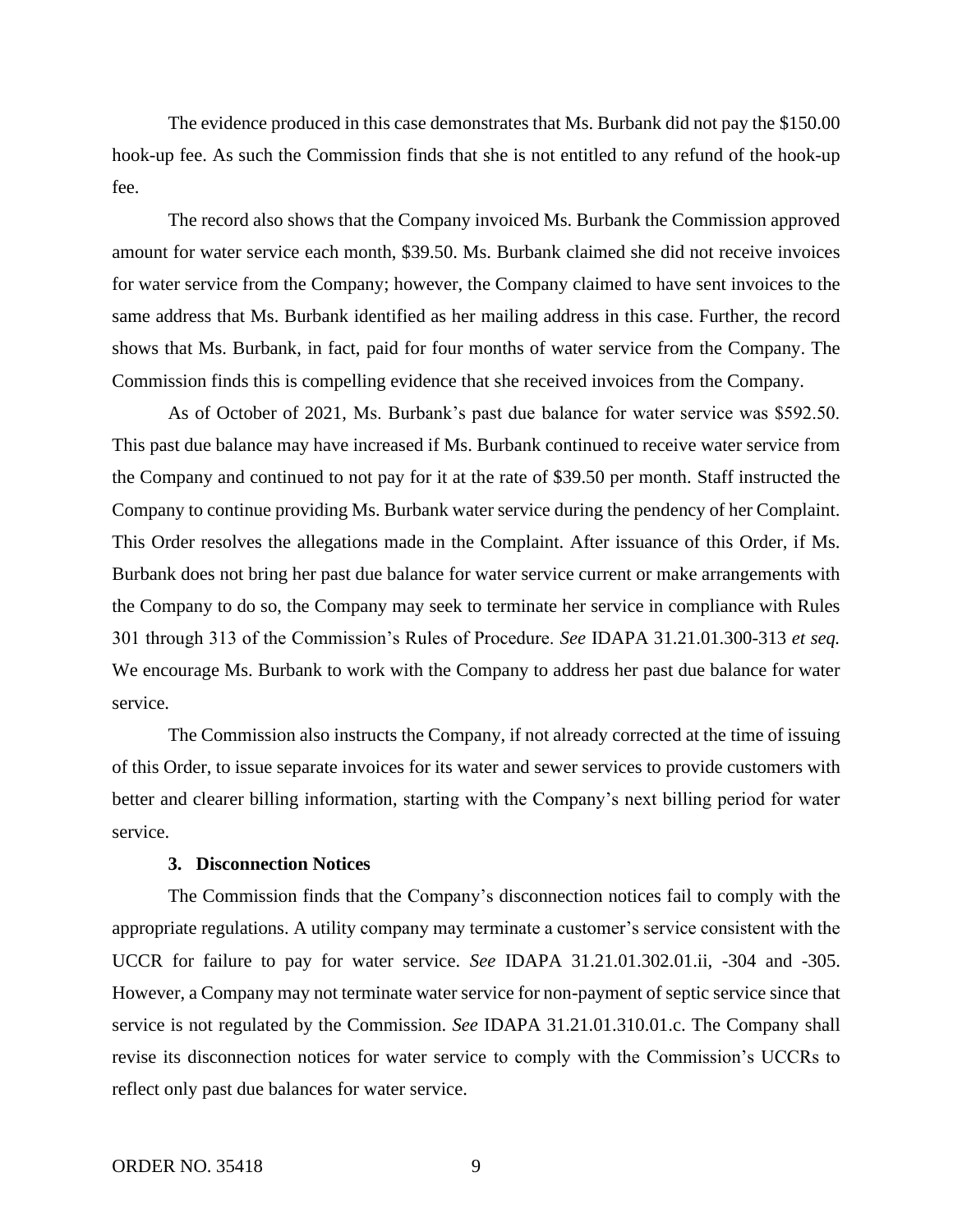#### **4. Termination of Service**

The Commission finds that Ms. Burbank's water service was not wrongfully disconnected. We find that on August 16, 2021, a temporary water disconnection occurred but was unrelated to Ms. Burbank failure to pay for water service. *See Second Supplemental Affidavit of Jolene Bossard*, Exhibit A. The Commission also finds that on August 20, 2021, the Company sufficiently notified residents of a planned water outage as permitted by its tariffs. *Id.* We also find that on September 10, 2021, there was an outage that affected few residents; however, Ms. Burbank was not one of them. *Id*. We find that on October 14, 2021, Ms. Burbank was notified of a planned water outage to bring a new generator online. *Id.* Finally, we find no corroborating evidence to support Ms. Burbank's assertion that there were water service outages on September 1 and 24, 2021. *Id*.

### **5. Water Pressure**

The record contains conflicting evidence concerning the water pressure on the Company's system. Public water systems must maintain a minimum pressure of 20 psi throughout its distribution, at ground level, as measured at the service connection or along the property line adjacent to the consumer's premises. *See* IDAPA 58.01.08.522.01b.ii. The Idaho Department of Environmental Quality is primarily responsible for the enforcement of this Rule's water pressure requirement. However, to assure that the Company's water system complies with this Rule the Company shall take daily water pressure readings from appropriate locations on the Company's water system for 14 days, starting the day after the issuance of this Order. At the end of the 14-day pressure testing period the Company shall submit a report to the Commission containing the daily water pressure readings within 21 days of issuance of this Order.

# **ORDER**

IT IS HEREBY ORDERED that Ms. Burbank is not entitled to a refund of the \$150.00 hook-up fee to connect to the Company's water system.

IT IS FURTHER ORDERED that the Company has billed the Commission approved rate of \$39.50 per month to Ms. Burbank for water service. As of October 2021, Ms. Burbank had a past due balance for water service of \$592.50, which may have grown if she has continued to not pay for water service from the Company.

IT IS FURTHER ORDERED that the Company shall bill its water services on a separate invoice from any other services the Company may provide. The Company must also revise its website's information on hook-up fees to accurately reflect water and septic fees separately. The